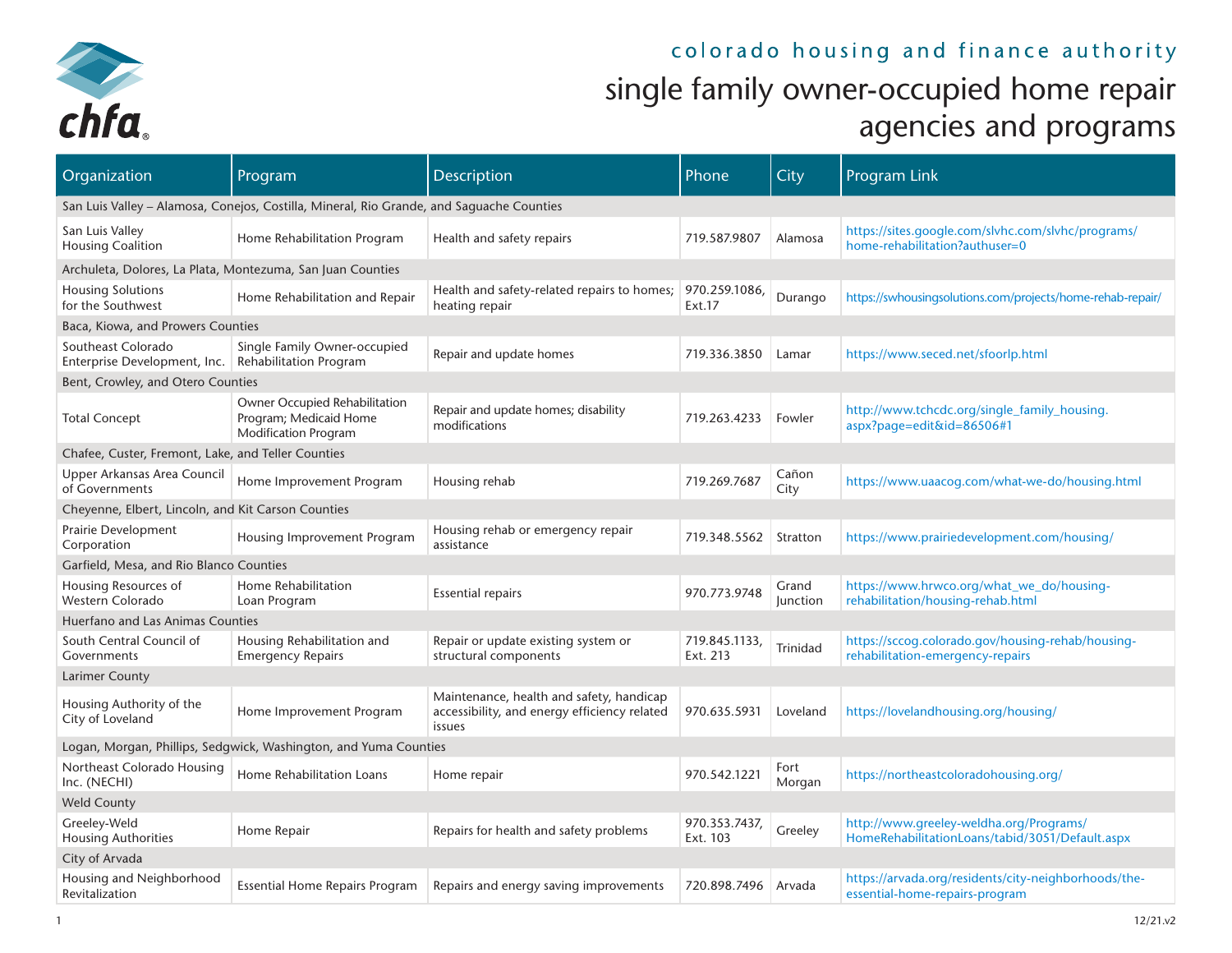| Organization                                                            | Program                                             | Description                                                                                                                                                                                        | Phone               | City              | Program Link                                                                              |  |  |  |  |  |
|-------------------------------------------------------------------------|-----------------------------------------------------|----------------------------------------------------------------------------------------------------------------------------------------------------------------------------------------------------|---------------------|-------------------|-------------------------------------------------------------------------------------------|--|--|--|--|--|
| <b>Adams County</b>                                                     |                                                     |                                                                                                                                                                                                    |                     |                   |                                                                                           |  |  |  |  |  |
| <b>Adams County Community</b><br>Development                            | Minor Home Repair                                   | Exterior repairs and limited interior repairs                                                                                                                                                      | 720.523.6200 NA     |                   | https://www.adcogov.org/minor-home-repair-mhr-program                                     |  |  |  |  |  |
| <b>Broomfield County</b>                                                |                                                     |                                                                                                                                                                                                    |                     |                   |                                                                                           |  |  |  |  |  |
| City and County<br>of Broomfield                                        | <b>Broomfield Housing</b><br>Rehabilitation Program | Housing Rehabilitation and Mobile Home<br>Repair Program, improve homes to<br>standards of safety, and code compliance                                                                             | 303.438.6392        | <b>Broomfield</b> | https://drive.google.com/file/d/1MQySLNDZGGSVrH5em<br><b>IKrd6Sers4XWAFZ/view</b>         |  |  |  |  |  |
| City of Boulder                                                         |                                                     |                                                                                                                                                                                                    |                     |                   |                                                                                           |  |  |  |  |  |
|                                                                         | Housing Rehabilitation Program                      | Help income and asset-qualified<br>homeowners fix problems in their homes<br>such as roofing, plumbing, heating,<br>electrical, etc.                                                               |                     | <b>Boulder</b>    |                                                                                           |  |  |  |  |  |
| Operated for Boulder by<br>the City of Longmont                         | <b>Accessibility Program</b>                        | Makes a home more accessible for income<br>and asset-qualified renters or homeowners<br>with a disabled or elderly family member                                                                   | 303.774.4648        |                   | https://bouldercolorado.gov/homeownership/<br>home-repair-programs                        |  |  |  |  |  |
|                                                                         | Mobile Home Repair Program                          | Emergency repairs for mobile homes                                                                                                                                                                 |                     |                   |                                                                                           |  |  |  |  |  |
|                                                                         | <b>Emergency Repair Program</b>                     | Emergency repairs that pose a serios threat<br>to health and safety                                                                                                                                |                     |                   |                                                                                           |  |  |  |  |  |
| <b>Boulder County</b>                                                   |                                                     |                                                                                                                                                                                                    |                     |                   |                                                                                           |  |  |  |  |  |
| <b>Energy Smart</b>                                                     | EnergySmart-<br>Your Efficiency Solutions           | Help residents and businesses in all<br><b>Boulder County communities submit</b><br>rebate applications, select energy efficient<br>equipment, and find qualified contractors.                     | 303.544.1000        | <b>Boulder</b>    | www.energysmartyes.com                                                                    |  |  |  |  |  |
| <b>Larimer County</b>                                                   |                                                     |                                                                                                                                                                                                    |                     |                   |                                                                                           |  |  |  |  |  |
| Operated for Larimer<br>Co. by the Loveland<br><b>Housing Authority</b> | Larimer Home Improvement<br>Program                 | Maintenance, health & safety,<br>handicap accessibility and energy<br>efficiency related issues for single family<br>and mobile/manufactured homes                                                 | NA                  | Larimer           | https://lovelandhousing.org/housing/#lhip                                                 |  |  |  |  |  |
| Jefferson County                                                        |                                                     |                                                                                                                                                                                                    |                     |                   |                                                                                           |  |  |  |  |  |
| Foothills Regional Housing                                              | <b>Emergency Home Repair Program</b>                | Emergency and essential repairs                                                                                                                                                                    | 303.403.5423        | Jefferson         | https://www.foothillsrh.org/emergency-home-repair-<br>program.html                        |  |  |  |  |  |
| Aurora                                                                  |                                                     |                                                                                                                                                                                                    |                     |                   |                                                                                           |  |  |  |  |  |
|                                                                         | Home Repair Loan Program                            | Correct city code violations, improve<br>energy efficiency, health and safety issues                                                                                                               |                     |                   |                                                                                           |  |  |  |  |  |
| <b>Aurora Community</b><br>Development                                  | Minor Home Repair Program                           | Repairs that would accommodate for<br>accessibility modifications, as well as,<br>repairs to improve mechanical, electrical,<br>plumbing, roofing, HVAC and certain<br>landscaping code violations | 303.739.7900 Aurora |                   | https://www.auroragov.org/cms/One.aspx?portalId=<br>16242704&pageId=16565715              |  |  |  |  |  |
|                                                                         | <b>Emergency Repair Program</b>                     | Problems that are an immediate threat to<br>health and safety of the occupants                                                                                                                     |                     |                   |                                                                                           |  |  |  |  |  |
| Centennial                                                              |                                                     |                                                                                                                                                                                                    |                     |                   |                                                                                           |  |  |  |  |  |
| City of Centennial                                                      | Home Improvement Program                            | Cash rebates of up to \$300                                                                                                                                                                        | <b>NA</b>           | Centennial        | https://www.centennialco.gov/Government/<br>Departments/Building/Home-Improvement-Program |  |  |  |  |  |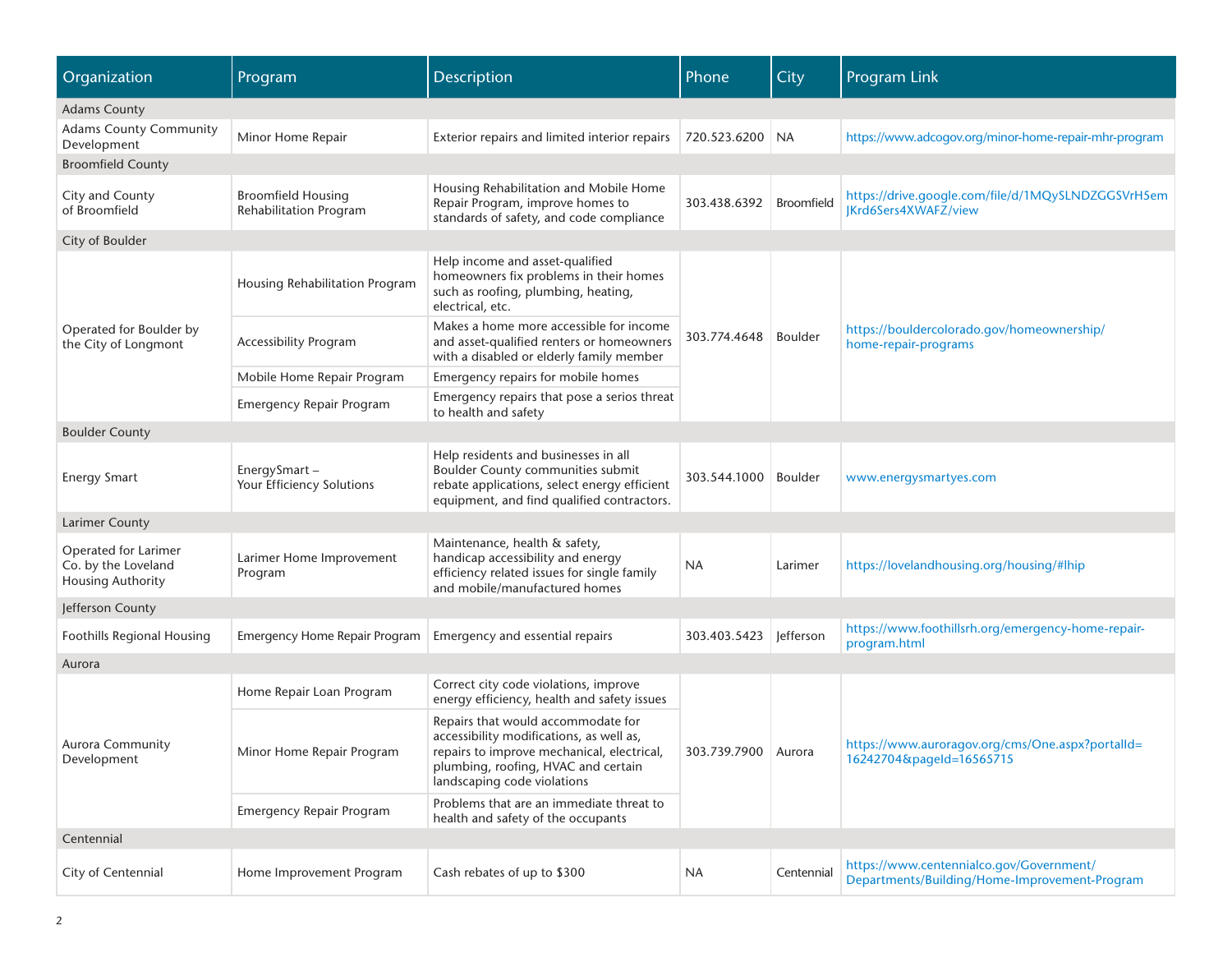| Organization                                                                     | Program                                                                        | Description                                                                                                                                                    | Phone               | City                      | <b>Program Link</b>                                                                                                                           |
|----------------------------------------------------------------------------------|--------------------------------------------------------------------------------|----------------------------------------------------------------------------------------------------------------------------------------------------------------|---------------------|---------------------------|-----------------------------------------------------------------------------------------------------------------------------------------------|
| Colorado Springs                                                                 |                                                                                |                                                                                                                                                                |                     |                           |                                                                                                                                               |
| <b>Brothers Redevelopment</b>                                                    | Owner Occupant<br>Rehabilitation Program                                       | Depair/replace substandard or failing<br>housing conditions and make energy<br>efficiency improvements                                                         | 719.666.7181        |                           | https://coloradosprings.gov/community-development/<br>page/home-repair-programs                                                               |
|                                                                                  | <b>Architectural Barrier</b><br>Removal Program                                | Home modifications for physically<br>disabled persons                                                                                                          |                     | Colorado<br>Springs       | https://coloradosprings.gov/community-development/<br>page/home-repair-programs                                                               |
|                                                                                  | <b>Emergency Repair Program</b>                                                | Immediate hazard to the health, safety or<br>welfare of a property owner                                                                                       |                     |                           | https://coloradosprings.gov/community-development/<br>page/architectural-barrier-removal-program                                              |
| <b>Commerce City</b>                                                             |                                                                                |                                                                                                                                                                |                     |                           |                                                                                                                                               |
| Commerce City<br><b>Housing Authority</b>                                        | Home Rehabilitation Loans                                                      | Home repair and improvement projects                                                                                                                           | 303.289.3696        | Commerce                  | https://www.c3gov.com/living-in/housing-authority/<br>home-rehabilitation-loans                                                               |
| City of Commerce City                                                            | Home Repair Program                                                            | Minor repairs, weatherization, paint                                                                                                                           | 303.289.8168        | City                      | https://www.c3gov.com/government/community-<br>development-block-grant-cdbg/cdbg-home-repair-programs                                         |
| City of Longmont                                                                 |                                                                                |                                                                                                                                                                |                     |                           |                                                                                                                                               |
| City of Longmont                                                                 | General Repair, Accessibility,<br>Mobile Home and Emergency<br>Repair Programs | Prioritized to eliminate health and safety<br>issues, correct code violations, make<br>the home more energy-efficient, and<br>undertake cosmetic improvements. | 303.651.8736        | Longmont                  | https://www.longmontcolorado.gov/departments/<br>departments-e-m/housing-and-community-investment/<br>housing-programs/housing-rehabilitation |
| Denver                                                                           |                                                                                |                                                                                                                                                                |                     |                           |                                                                                                                                               |
|                                                                                  | Single Family Rehabilitation                                                   | Esential repairs and necessary upgrades                                                                                                                        | 303.534.3872 Denver |                           | https://renewdenver.org/housing-rehabilitation/single-<br>family-rehabilitation/                                                              |
| Denver Urban<br><b>Renewal Authority</b>                                         | <b>Renter/Homeowner Access</b><br><b>Modification Program</b>                  | Accessibility modifications                                                                                                                                    |                     |                           | https://renewdenver.org/housing-rehabilitation/rhamp/                                                                                         |
|                                                                                  | <b>Emergency Home Repair Program</b>                                           | Essential emergency home repairs such as<br>roofing and gutters, heating, electrical,<br>and plumbing                                                          |                     |                           | https://renewdenver.org/housing-rehabilitation/<br>emergency-home-repair/                                                                     |
| El Paso County                                                                   |                                                                                |                                                                                                                                                                |                     |                           |                                                                                                                                               |
| El Paso County/Brothers<br>Redevelopment                                         |                                                                                |                                                                                                                                                                | 303.726.9331        | Edgewater                 |                                                                                                                                               |
| City of Englewood                                                                |                                                                                |                                                                                                                                                                |                     |                           |                                                                                                                                               |
| City of Englewood                                                                | Home Repair and<br><b>Improvement Program</b>                                  | Health and safety improvements,<br>accessibility, emergency repairs, etc.                                                                                      |                     |                           | https://www.englewoodco.gov/government/city-<br>departments/community-development/housing/home-<br>repair-and-improvement-program             |
| <b>Community Development</b>                                                     | <b>Energy Efficient</b><br><b>Englewood Project</b>                            | Grants for energy efficiency upgrades                                                                                                                          | 303.762.2347        | Englewood                 | https://www.englewoodco.gov/government/city-<br>departments/community-development/housing/home-<br>energy-grant-program                       |
| Pueblo                                                                           |                                                                                |                                                                                                                                                                |                     |                           |                                                                                                                                               |
| Pueblo Dept. of Housing<br>and Citizen Services                                  | Minor Home Repairs Program                                                     | Minor home repairs                                                                                                                                             | 719.583.4477        |                           | https://www.pueblo.us/254/Minor-Home-Repairs-<br>Program-MHRP                                                                                 |
| Westminster                                                                      |                                                                                |                                                                                                                                                                |                     |                           |                                                                                                                                               |
| Adams County residents<br>apply through Brothers<br>Redevelopment                | <b>Emergency and Essential</b><br>Home Repair Program                          | General home repairs                                                                                                                                           | 303.202.6340        | Westminster<br>/Adams Co. | https://brothersredevelopment.org/home-modifications-<br>repair-overview/                                                                     |
| Jefferson County residents<br>apply through Foothills<br><b>Regional Housing</b> | <b>Emergency and Essential Home</b><br>Repair Program                          | General home repairs                                                                                                                                           | 303.403.5423        |                           | Westminster https://www.foothillsrh.org/emergency-home-repair-<br>/Jefferson Co. program.html                                                 |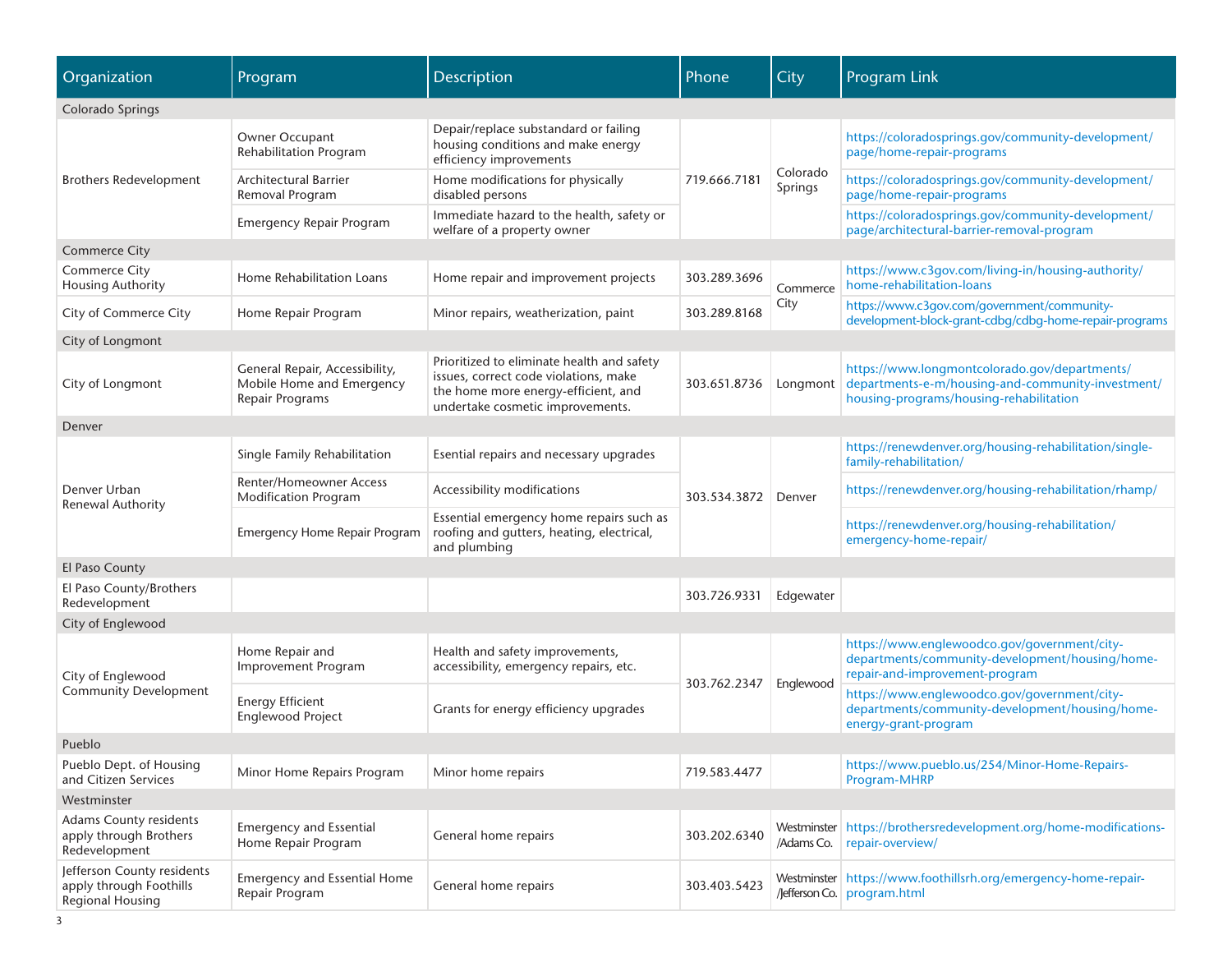| Organization                                     | Program                                                | <b>Description</b>                                                                                                                                                                   | Phone        | City                                                                                                                              | <b>Program Link</b>                                                                                                                             |  |  |  |  |  |  |  |
|--------------------------------------------------|--------------------------------------------------------|--------------------------------------------------------------------------------------------------------------------------------------------------------------------------------------|--------------|-----------------------------------------------------------------------------------------------------------------------------------|-------------------------------------------------------------------------------------------------------------------------------------------------|--|--|--|--|--|--|--|
| El Paso County                                   |                                                        |                                                                                                                                                                                      |              |                                                                                                                                   |                                                                                                                                                 |  |  |  |  |  |  |  |
| <b>Brothers Redevelopment</b>                    | Single Family Housing<br><b>Rehabilitation Program</b> | Health and safety improvements,<br>accessibility                                                                                                                                     | 719.666.7181 | Unincorp<br>El Paso Co.,<br>Calhan,<br>Fountain,<br>Green Mtn<br>Falls, Manitou<br>Springs,<br>Monument,<br>Palmer Lake,<br>Ramah | https://brothersredevelopment.org/help-for-homes-local-<br>qovernment-partnerships/                                                             |  |  |  |  |  |  |  |
| <b>Grand Junction</b>                            |                                                        |                                                                                                                                                                                      |              |                                                                                                                                   |                                                                                                                                                 |  |  |  |  |  |  |  |
| Housing Resources of<br>Western Colorado         | Critical Home Repair Program                           | Minor plumbing and swamp cooler repairs                                                                                                                                              | 970.241.2871 | Grand<br><b>Junction</b>                                                                                                          | https://www.hrwco.org/what_we_do/housing-<br>rehabilitation/                                                                                    |  |  |  |  |  |  |  |
| Greeley                                          |                                                        |                                                                                                                                                                                      |              |                                                                                                                                   |                                                                                                                                                 |  |  |  |  |  |  |  |
| Greeley Urban<br>Renewal Authority               | Housing Rehab Program                                  | Update plumbing, heating, and electrical<br>systems; for structural or roof problems,<br>to meet Building Codes, or insurance<br>requirements; or for energy conservation<br>issues. | 970.350.9380 | Greeley                                                                                                                           | https://greeleygov.com/docs/default-source/community-<br>initiatives/greeley-urban-renewal-authority/housing-<br>rehabilitation-application.pdf |  |  |  |  |  |  |  |
| Thornton                                         |                                                        |                                                                                                                                                                                      |              |                                                                                                                                   |                                                                                                                                                 |  |  |  |  |  |  |  |
| City of Thornton<br><b>Community Connections</b> | Home Repair Loan Program                               | Repairs that improve the health, safety or<br>accessibility of the homeowner                                                                                                         | 720.977.5800 | Thornton                                                                                                                          | https://www.cityofthornton.net/neighborhood/<br>Documents/grant-resources/2019_Home%20Repair%20<br>Programs%20Application.pdf                   |  |  |  |  |  |  |  |
| Arapahoe County                                  |                                                        |                                                                                                                                                                                      |              |                                                                                                                                   |                                                                                                                                                 |  |  |  |  |  |  |  |
| <b>Brothers Redevelopment</b>                    | <b>Emergency Repair Assistance</b>                     | Assistance for housing conditions that<br>are an immediate hazard threatening the<br>health and safety of the occupants                                                              | 303.202.6340 | Arapahoe<br>County                                                                                                                | https://www.arapahoegov.com/2137/Partner-Programs                                                                                               |  |  |  |  |  |  |  |

With respect to its programs, services, activities, and employment practices, Colorado Housing and Finance Authority does not discriminate on the basis of race,<br>color, religion, sex, age, national origin, disability, or an

Links to external or third-party websites or materials are provided solely for your convenience. The providing of resources and/or presence of a link does not<br>imply any endorsement of the third party nor of its material, w

800.877.chfa (2432) [www.chfainfo.com](http://www.chfainfo.com)



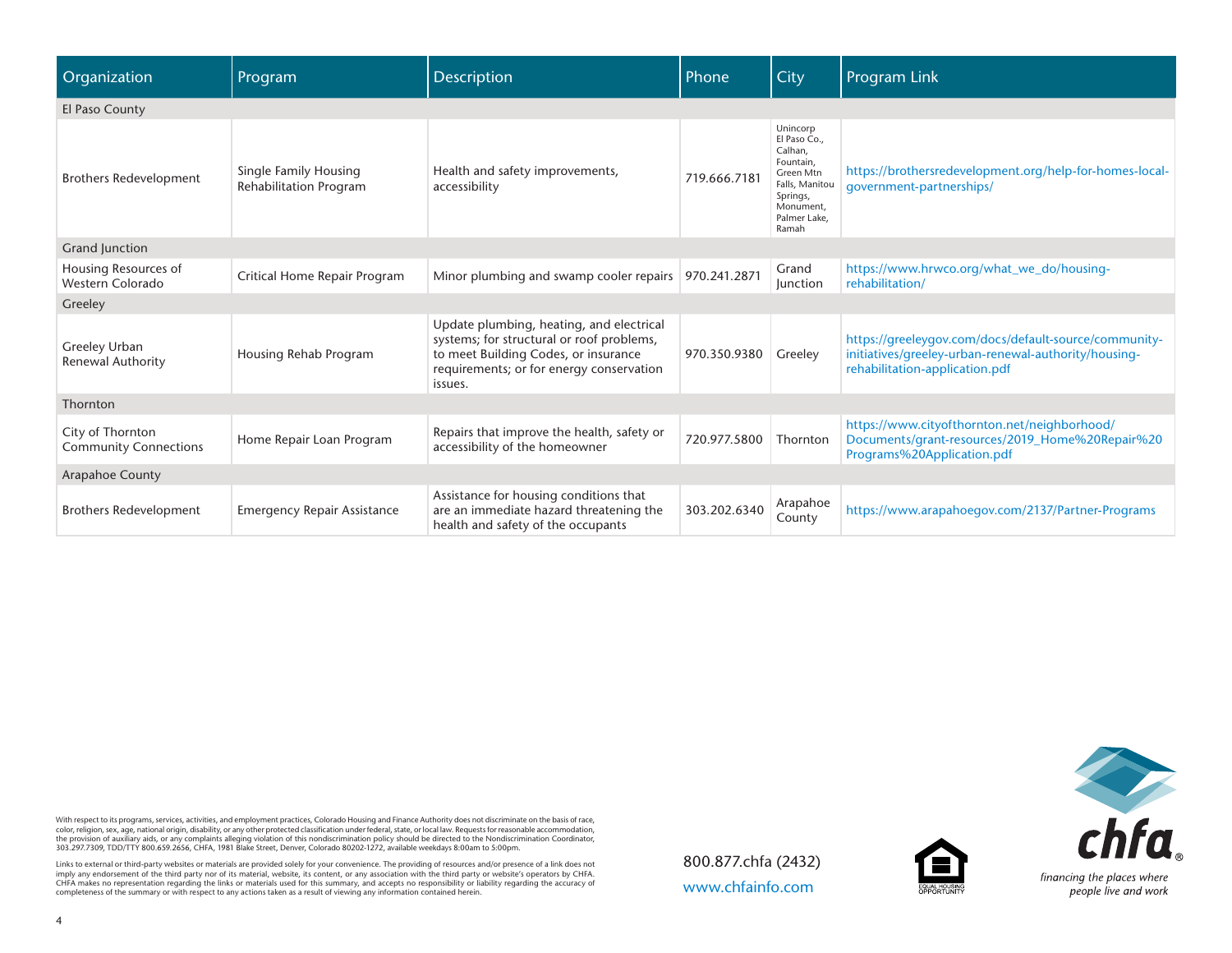

## colorado housing and finance authority single family owner-occupied home repair

## agencies and resources

| Agency/Program                                              | <b>Type</b> | <b>Amounts</b>                                                                    | Applicant                                                  | Income<br><b>Eligibility</b> | Interest/<br><b>Term</b> | Requirements                                                                                                                                  | <b>Uses</b>                                                                                                                                | <b>Award Cycle</b> | <b>Contact and Program Link</b>                                                                                                                                                       |  |  |
|-------------------------------------------------------------|-------------|-----------------------------------------------------------------------------------|------------------------------------------------------------|------------------------------|--------------------------|-----------------------------------------------------------------------------------------------------------------------------------------------|--------------------------------------------------------------------------------------------------------------------------------------------|--------------------|---------------------------------------------------------------------------------------------------------------------------------------------------------------------------------------|--|--|
| <b>Federal Resources</b>                                    |             |                                                                                   |                                                            |                              |                          |                                                                                                                                               |                                                                                                                                            |                    |                                                                                                                                                                                       |  |  |
| <b>USDA Rural Development (RD)</b>                          |             |                                                                                   |                                                            |                              |                          |                                                                                                                                               |                                                                                                                                            |                    |                                                                                                                                                                                       |  |  |
| <b>Section 504 Program</b>                                  |             |                                                                                   |                                                            |                              |                          |                                                                                                                                               |                                                                                                                                            |                    |                                                                                                                                                                                       |  |  |
| Loan Program                                                | Loan        | \$20,000                                                                          |                                                            | $>30\%$ , up to<br>50% AMI   | $1\%$ ,<br>20-years      | Total debt repayment<br>up to 46%                                                                                                             |                                                                                                                                            |                    |                                                                                                                                                                                       |  |  |
| <b>Grant Program</b>                                        | Grant       | \$7,500                                                                           | Homeowner                                                  | 30% AMI<br>or below          | Refer to<br>agency       | Age restriction of 62<br>years or older, own and<br>occupy home, lack of<br>repayment ability                                                 | Repair, improve,<br>modernize homes;<br>remove health &<br>safety hazards                                                                  | Rolling            | <b>Terry Shek</b><br>720.544.2901, terry.shek@usda.gov<br>www.rd.usda.gov/programs-services/single-<br>family-housing-repair-loans-grants                                             |  |  |
| Combo Loan<br>and Grant                                     | Combo       | \$27,500                                                                          |                                                            | $>30\%$ , up to<br>50% AMI   | Refer to<br>agency       | Total debt repayment<br>up to 46%                                                                                                             |                                                                                                                                            |                    |                                                                                                                                                                                       |  |  |
| <b>Historic Preservation</b><br>Grant (HPG)                 | Combo       | Refer to<br>agency                                                                | State/Local<br>Government,<br>Nonprofits,<br><b>Tribes</b> | >50%, 50% to<br>80% AMI      | Refer to<br>agency       | Rural areas and towns<br>>20k, federally<br>recognized Tribes                                                                                 | Repairing or replacing<br>electrical wiring,<br>foundations, roofs,<br>insulation, heating<br>systems and water/<br>waste disposal systems | Annual             | <b>Terry Shek</b><br>720.544.2901, terry.shek@usda.gov<br>https://www.rd.usda.gov/programs-services/<br>housing-preservation-grants                                                   |  |  |
| U.S. Department of Veterans Affairs                         |             |                                                                                   |                                                            |                              |                          |                                                                                                                                               |                                                                                                                                            |                    |                                                                                                                                                                                       |  |  |
| <b>Specialty Adapted</b><br><b>Housing Grants (SAH)</b>     |             | Up to<br>\$100,896                                                                | Veteran/                                                   |                              |                          | For veterans and service-<br>members; must own or<br>will own home; must<br>have a qualifying service-<br>connected disability<br>(extensive) |                                                                                                                                            |                    |                                                                                                                                                                                       |  |  |
| <b>Special Home</b><br><b>Adaptation Grant (SHA)</b>        | Grant       | Up to<br>\$20,215                                                                 | Homeowner                                                  | eBenefits                    | <b>NA</b>                | For veterans and service-<br>members; must own or<br>will own home; must<br>have a qualifying service-<br>connected disability<br>(limited)   | Go towards<br>construction or<br>purchase of an<br>adapted home,<br>or modify and<br>exiting home to<br>accommodate a<br>disability        | Rolling            | VA Regional Office or Specially Adaptive<br><b>Housing Staff Member</b><br>877.827.3702, sahinfo.vbaco@va.gov<br>https://www.va.gov/housing-assistance/<br>disability-housing-grants/ |  |  |
| <b>Temporary Residence</b><br><b>Adaptation Grant (TRA)</b> |             | Up to \$40,<br>637 (qualify<br>for SAH),<br>Up to \$7,256<br>(qualify for<br>SHA) | Veteran/<br>Resident                                       |                              |                          | Are living temporarily in<br>a family member's home<br>that needs changes to meet<br>your needs                                               |                                                                                                                                            |                    |                                                                                                                                                                                       |  |  |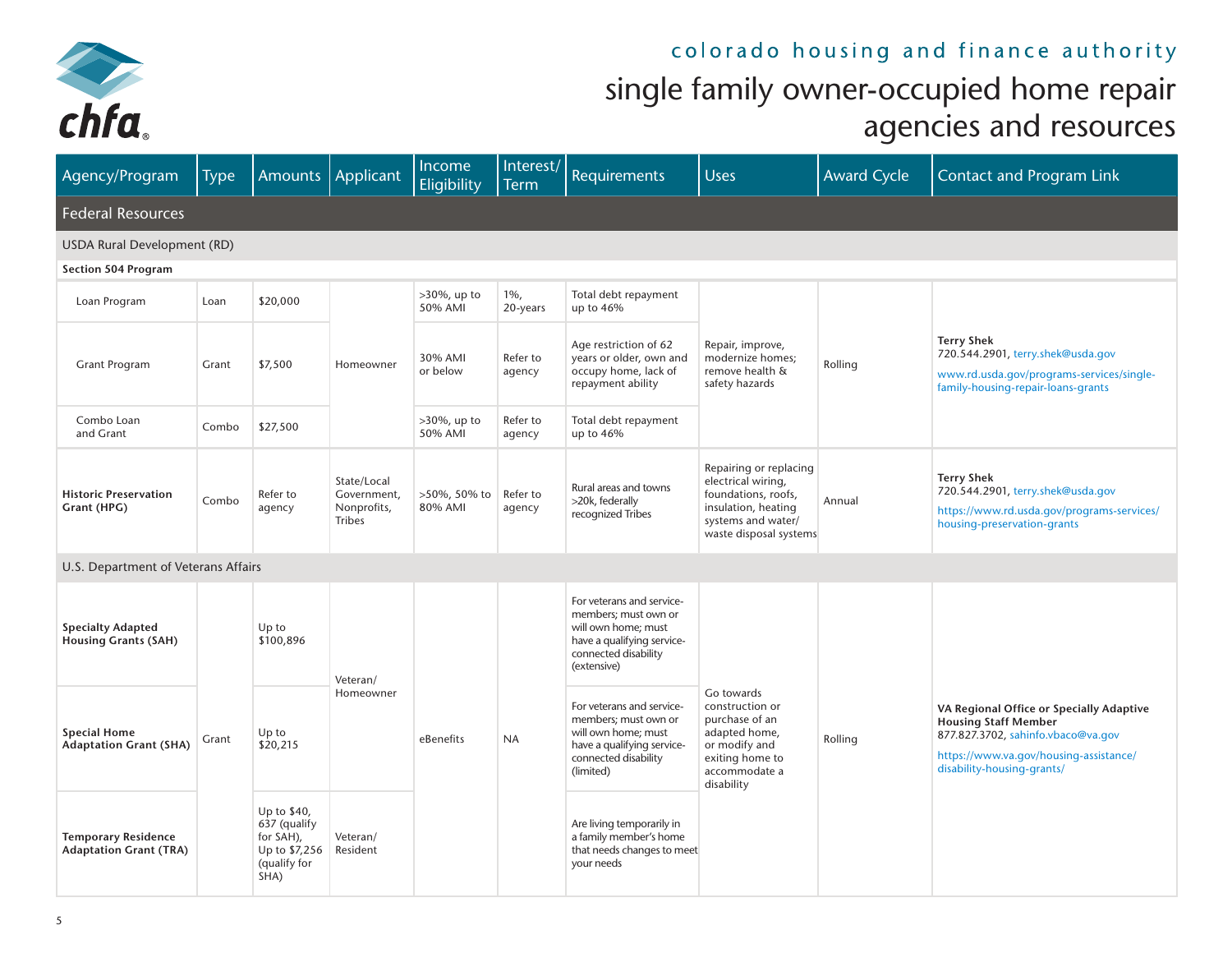| Agency/Program                                                           | Type               | Amounts                                                                                         | Applicant                                                                 | Income<br>Eligibility                  | Interest/<br><b>Term</b> | Requirements                                                                                                                                                                                                        | <b>Uses</b>                                                                                                                                                                                                                                                                                                                                                                       | <b>Award Cycle</b> | <b>Contact and Program Link</b>                                                                                              |  |  |
|--------------------------------------------------------------------------|--------------------|-------------------------------------------------------------------------------------------------|---------------------------------------------------------------------------|----------------------------------------|--------------------------|---------------------------------------------------------------------------------------------------------------------------------------------------------------------------------------------------------------------|-----------------------------------------------------------------------------------------------------------------------------------------------------------------------------------------------------------------------------------------------------------------------------------------------------------------------------------------------------------------------------------|--------------------|------------------------------------------------------------------------------------------------------------------------------|--|--|
| <b>Federal Resources Continued</b>                                       |                    |                                                                                                 |                                                                           |                                        |                          |                                                                                                                                                                                                                     |                                                                                                                                                                                                                                                                                                                                                                                   |                    |                                                                                                                              |  |  |
| Department of Interior – Indian Affairs                                  |                    |                                                                                                 |                                                                           |                                        |                          |                                                                                                                                                                                                                     |                                                                                                                                                                                                                                                                                                                                                                                   |                    |                                                                                                                              |  |  |
| <b>Housing Improvement</b><br>Program                                    | Grant              | Interim<br>Improvements<br>$=$ up to \$7,500<br>Repairs/<br>Renovation<br>$=$ up to<br>\$60,000 | Refer to<br>agency                                                        | $<$ 150% DHHS<br>Poverty<br>Guidelines | <b>NA</b>                | Be a member of a federally<br>recognized Tribe, live<br>in an approved Tribal<br>service area, have present<br>substandard housing, have<br>no other resource for or<br>acquired home through<br>housing assistance | Home repair,<br>renovation,<br>replacement and new<br>housing construction                                                                                                                                                                                                                                                                                                        | Rolling            | Local Tribal or Regional BIA office<br>https://www.bia.gov/bia/ois/dhs/housing-<br>improvement-program                       |  |  |
| <b>State Resources</b>                                                   |                    |                                                                                                 |                                                                           |                                        |                          |                                                                                                                                                                                                                     |                                                                                                                                                                                                                                                                                                                                                                                   |                    |                                                                                                                              |  |  |
| Colorado Department of Local Affairs – Division of Housing (DOH)         |                    |                                                                                                 |                                                                           |                                        |                          |                                                                                                                                                                                                                     |                                                                                                                                                                                                                                                                                                                                                                                   |                    |                                                                                                                              |  |  |
| <b>Single Family Owner-</b><br><b>Occupied Rehabilitation</b><br>Program | Loan/<br>Grant     | Up to \$24,999<br>per home                                                                      | Experienced<br>rehab<br>nonprofits                                        | Refer to<br>agency                     | Refer to<br>agency       | Households up to 80%<br>AMI. Typical HUD<br>funded requirements, e.g.<br>Davis-Bacon, Section 3,<br>Environmental Clearance.<br>Max loan <\$25k                                                                     | Remove deficiencies<br>or health and safety<br>hazards, correct<br>substandard condition<br>or violations of local<br>housing codes, improve<br>accessibility, improve<br>energy efficiency                                                                                                                                                                                       | Annual             | <b>Regional DOH Representative</b><br>https://cdola.colorado.gov/office-housing-<br>finance-sustainability                   |  |  |
| <b>Community Access</b><br>Team                                          | Refer to<br>agency | Refer to<br>agency                                                                              | Person with<br>disabilities                                               | Refer to<br>agency                     | Refer to<br>agency       | Refer to agency                                                                                                                                                                                                     | Provides home<br>accessibility<br>improvements (for<br>example, installing<br>ramps, modifying<br>bathrooms and<br>kitchens, widening<br>doorways, etc.) to<br>people with disabilities<br>through a partnership<br>with HCPF's Medicaid<br>Home Modification<br>benefit program, and<br>through a state income<br>tax credit program                                             | Annual             | Naomi Hubert<br>303.864.7825, naomi.hubert@state.co.us<br>https://cdola.colorado.gov/community-<br>access-team               |  |  |
| <b>Mobile Home Park</b><br><b>Oversight Program</b><br>(MHPOP)           | Refer to<br>agency | <b>NA</b>                                                                                       | Mobile home<br>park residents,<br>owners or local agency<br>jurisdictions | Refer to                               | Refer to<br>agency       | <b>NA</b>                                                                                                                                                                                                           | Conducting outreach<br>and education on<br>mobile home park<br>laws; registering all<br>mobile home parks<br>annually; receiving<br>and investigating<br>complaints; facilitating<br>dispute resolution<br>between mobile home<br>owners and mobile<br>home park landlords;<br>determining whether<br>violations of the law<br>have occurred and<br>taking enforcement<br>actions | <b>NA</b>          | <b>Christine Postolowski</b><br>833.924.1147, MHPOP@state.co.us<br>https://cdola.colorado.gov/mobile-home-<br>park-oversight |  |  |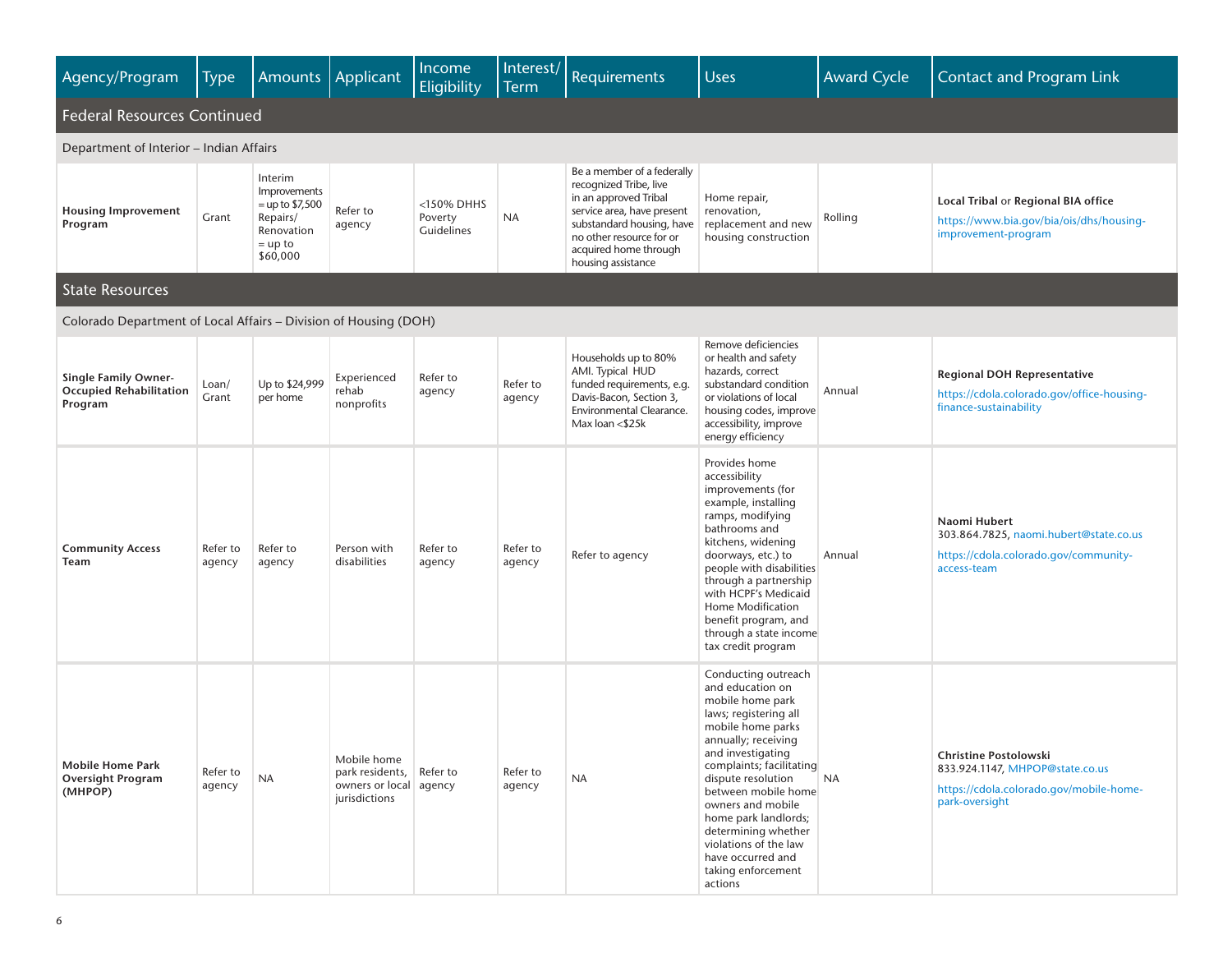| Agency/Program                                                             | Type                           | Amounts            | Applicant                                                         | Income<br>Eligibility                                                                                                                               | Interest/<br><b>Term</b> | Requirements                                                                                                                                                                     | <b>Uses</b>                                                                                                                                                                                                                                                                                        | <b>Award Cycle</b>                                                                                                                | <b>Contact and Program Link</b>                                                                                                                                                                                    |  |
|----------------------------------------------------------------------------|--------------------------------|--------------------|-------------------------------------------------------------------|-----------------------------------------------------------------------------------------------------------------------------------------------------|--------------------------|----------------------------------------------------------------------------------------------------------------------------------------------------------------------------------|----------------------------------------------------------------------------------------------------------------------------------------------------------------------------------------------------------------------------------------------------------------------------------------------------|-----------------------------------------------------------------------------------------------------------------------------------|--------------------------------------------------------------------------------------------------------------------------------------------------------------------------------------------------------------------|--|
| <b>State Resources Continued</b>                                           |                                |                    |                                                                   |                                                                                                                                                     |                          |                                                                                                                                                                                  |                                                                                                                                                                                                                                                                                                    |                                                                                                                                   |                                                                                                                                                                                                                    |  |
| Colorado Energy Office                                                     |                                |                    |                                                                   |                                                                                                                                                     |                          |                                                                                                                                                                                  |                                                                                                                                                                                                                                                                                                    |                                                                                                                                   |                                                                                                                                                                                                                    |  |
| Weatherization<br><b>Assistance Program</b><br>(WAP)<br>(Varies by county) | Grant if<br>income<br>eligible | Varies             | Income<br>eligible<br>households                                  | Qualify if<br>income is less<br>than 200%<br>of the Federal<br>Poverty Level<br>or if receive<br>assistance<br>from specific<br>federal<br>programs | Refer to<br>agency       | Income guidelines;<br>qualify for financial<br>assistance,<br>requirements at<br>https://energyoffice.<br>colorado.gov/<br>weatherization-<br>assistance/<br>weatherization-faqs | Free weatherization<br>assistance for<br>Colorado's low-<br>income residents of<br>measures that improve<br>a home's energy<br>efficiency. Insulation,<br>air sealing, storm<br>windows and doors,<br>furnace repair or<br>replacement, and LED<br>light retrofitting are<br>eligible improvements | Through local<br>providers found at<br>https://energyoffice.<br>colorado.gov/<br>weatherization-<br>assistance/local-<br>agencies | Area providers:<br>https://energyoffice.colorado.gov/<br>weatherization-assistance/local-agencies<br>https://energyoffice.colorado.gov/<br>weatherization-assistance-program                                       |  |
| Energy Outreach Colorado (EOC)                                             |                                |                    |                                                                   |                                                                                                                                                     |                          |                                                                                                                                                                                  |                                                                                                                                                                                                                                                                                                    |                                                                                                                                   |                                                                                                                                                                                                                    |  |
| <b>Nonprofit Energy</b><br><b>Efficiency Program</b>                       | Grant                          | Varies             | Nonprofits<br>serving<br>low-income<br>individuals or<br>families | Refer to<br>agency                                                                                                                                  | Refer to<br>agency       | Refer to agency                                                                                                                                                                  | Refer to agency                                                                                                                                                                                                                                                                                    | Applications are<br>accepted from<br>October through<br>April. Applicants will<br>be notified within<br>six weeks of review.      | <b>Evelin Preciado</b><br>303.226.5060, NEEP@energyoutreach.org<br>https://www.energyoutreach.org/programs-<br>for-organizations/non-profit-energy-efficiency/<br>https://www.energyoutreach.org/                  |  |
| <b>Crisis Intervention</b><br>Program                                      | Grant                          | Varies             | Income<br>eligible<br>households                                  | Refer to<br>agency                                                                                                                                  | Refer to<br>agency       | Refer to agency                                                                                                                                                                  | Refer to agency                                                                                                                                                                                                                                                                                    | Ongoing                                                                                                                           | 1.855.4. MY. HEAT (1.855.469.4328)<br>https://www.energyoutreach.org/programs-<br>for-individuals/heating-system-repair-<br>replacement/<br>https://www.energyoutreach.org/                                        |  |
| Colorado's Affordable<br><b>Residential Energy</b><br>(CARE) Program       | Grant                          | Refer to<br>agency | Income<br>eligible<br>households                                  | Refer to<br>agency                                                                                                                                  | Refer to<br>agency       | Refer to agency                                                                                                                                                                  | Refer to agency                                                                                                                                                                                                                                                                                    | Ongoing                                                                                                                           | 303.226.5061<br>care@energyoutreach.org<br>https://www.energyoutreach.org/programs-<br>for-individuals/care-program/<br>https://www.energyoutreach.org/                                                            |  |
| <b>Bill Payment Assistance</b>                                             | Grant                          | Varies             | Income<br>eligible<br>households                                  | Refer to<br>agency                                                                                                                                  | Refer to<br>agency       | Refer to agency                                                                                                                                                                  | Refer to agency                                                                                                                                                                                                                                                                                    | Ongoing                                                                                                                           | Find local agency at:<br>1.866.HEAT.HELP<br>https://www.energyoutreach.org/find-agency/<br>https://www.energyoutreach.org/programs-<br>for-individuals/bill-payment-assistance/<br>https://www.energyoutreach.org/ |  |